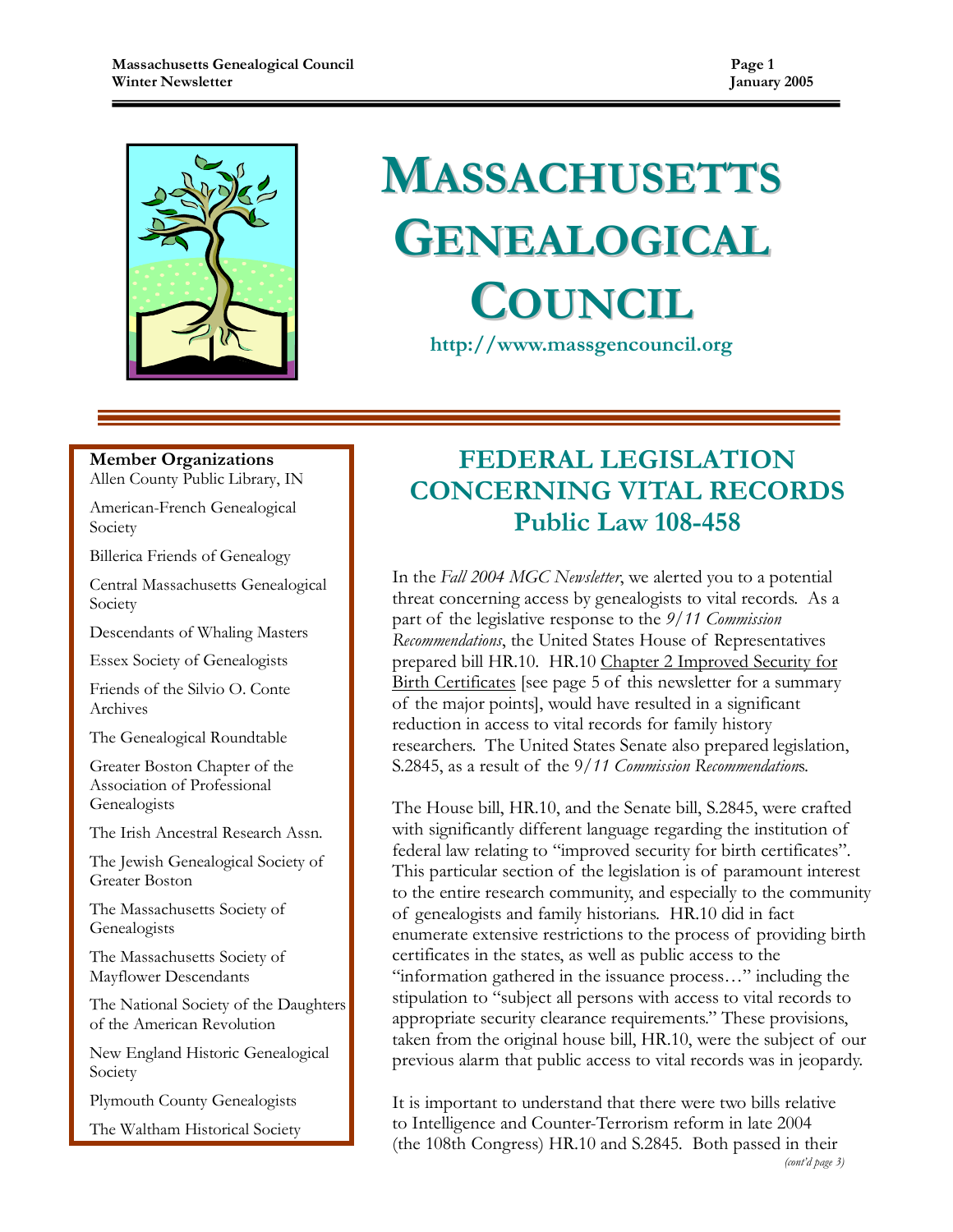# IMPORTANT

It has come to our attention that some City and Town Clerks in Massachusetts misunderstand the current state of the law regarding access to birth, marriage and death records. At the current time, no federal or state law has abridged your right to view and transcribe [not photocopy] any marriage or death record. Records of illegitimate births occurring after 1910 are closed. All other birth records are open records.

Proposed legislation would have affected access to these records, but none of these proposals were enacted. Some Clerks appear to have confused proposals with actual law. If you are denied access to vital records, ask the Clerk to check with the Secretary of the Commonwealth to determine the current status of the records. Be courteous to the staff at all times. Their job is hard, and they are trying to assist many people. We want to work with them so that records will remain accessible to genealogical researchers.

Always call ahead to the Clerk's office before you visit to see if it is a good time. Offices may be short-staffed at certain times or hours (ex. lunch). Clerks preparing for a Town Meeting will be less likely to have time to assist your research. Most staff in City and Town Clerk's offices are interested in your research and want to help. Give them a chance. Maybe even an offer of volunteer time?

#### MGC BOARD 2003-2004

#### **OFFICERS**

President: Bernard J. Couming Vice-President: Daphnah Sage Treasurer: Peter Viles Secretary: Sandra Gambone DIRECTORS

Archives: Ann Dzindolet Civil Records: Shirley Barnes Asst. Civil Records: John S. Gracey Newsletter: Mary Ellen Grogan Asst. Newsletter Editors: Georgie Hallock, Christine Sweet-Hart, John Thompson Programs: Sharon Sergeant Publicity: Bobby Lyman Ways & Means: Sheila FitzPatrick Webmaster: Robert Stone

The Massachusetts Genealogical Council is dedicated to serving the interests of the state's genealogical community. Founded in 1980, the Council's stated aim is to develop and promote the study and exchange of ideas among persons and

organizations interested in the pursuit of genealogy. Its programs and activities are designed to complement those of the many genealogical and hereditary societies throughout the state and to provide a statewide forum for genealogists.

One of the Council's leading functions is to represent the concerns of genealogists in the halls of state and local government. The Council monitors the activities of agencies that bear on genealogical interests and testifies at hearings and other forums of government. The Council promotes the preservation and publication of state and local records and also provides information about them. It guards the rights of all researchers' access to public records and educates genealogists about the proper use and preservation of these records.

The membership year runs from 1 January through 31 December. Beginning in 2005, dues will be: \$10 for an individual; \$15 for an organization; \$15 for a family (same mailing address, 1 newsletter sent for both parties, both eligible for seminar discount). Note: Dues are NOT tax-deductible.

The MGC Board meets four times a year at the National Archives in Waltham. Meetings are open to all interested genealogists, and we welcome your participation. The next Board meeting is scheduled for April 16, 2005, at 1:00 pm.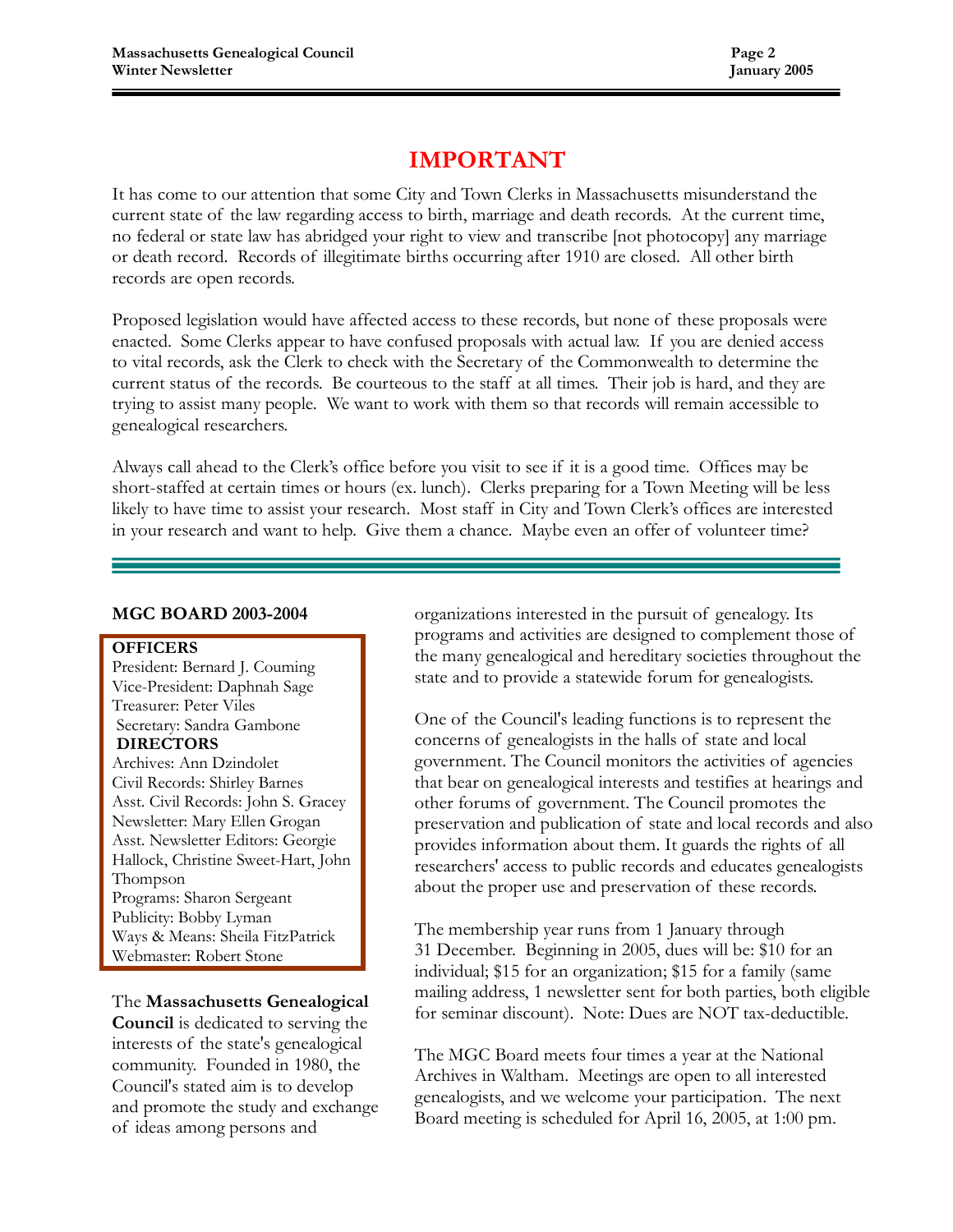$\overline{a}$ 

# FEDERAL LEGISLATION CONCERNING VITAL RECORDS (continued from page 1)

respective chambers. Due to substantial differences between the two bills, a Joint Conference Committee met to work out the differences. The result, as far as access to vital records was concerned, was closer to S-2845 which required fewer restrictions on vital records. This compromise bill was also passed in both houses and sent to the President for signature on 12 December 2004. The President signed it into law on 17 December. The result is now known as Public Law 108-458, Intelligence Reform and Terrorism Prevention Act of 2004. The legislative history of each bill and the current law can be obtained at various governmental web sites [including http://thomas.loc.gov; search under "Public Laws"]. The bill itself can be seen in text form. Copies of the bill are also available in the Federal Register which most public libraries should have. The sections of interest to genealogists are those dealing with Birth Certificates. These are now combined in Section 7211 of PL.108-458 [see page 4 of this newsletter for the pertinent points].

The language in the enacted legislation omitted most of the restrictions proposed in HR.10. Instead, the Secretary of Health and Human Services (HHS) now has the responsibility to issue regulations that "shall establish requirements for proof and verification of identity as a condition of issuance of a birth certificate, with additional security measures for the issuance of a birth certificate to a person who is not the applicant; (and) shall establish standards for the processing of birth certificate applications to prevent fraud." The regulations regarding security for birth certificates will be worked out in the offices of the Department of Health and Human Services. The MGC Board is particularly concerned that HHS may base their regulations on the Model State Vital Statistics Regulations proposal. Last year, an attempt was made to close access to vital records in Massachusetts based on the proposals in the Model. If the Model is used by HHS as the basis for the regulations, it will have a significant and harmful impact on public records in Massachusetts

In order to monitor the status of the proposed regulations, we need to understand the system for drafting federal regulations, the mechanisms of regulation promulgation, the opportunity for public input into the process, and approval of proposals prior to their being enforced. In order to institute federal regulations, HHS must: 1) have the proposed regulations published in the Federal Register; 2) ask for public comment (which they have to note but not necessarily follow); and 3) publish the final regulations in the Federal Register.

The Massachusetts Genealogical Council is monitoring the issue and organizing a response. We ask that all MGC members alert government officials, and genealogical and historical organizations to the issues involved. We need to make sure that our concerns are addressed in an early state of the rule-making process by working with HHS during the process to formulate the regulations. Federal Executive Order 12866 (Regulatory Planning and Review) requires that: "Wherever feasible, agencies shall seek views of appropriate State, local, and tribal officials before imposing regulatory requirements that might significantly or uniquely affect those governmental entities." The process for creating federal regulations is outlined at The Regulatory Information Service Center website (http://reginfo.gov).<sup>1</sup>

We will continue to monitor this situation closely. MGC is very concerned that regulations intended to protect identity may have the unintended consequences of limiting or closing the opportunity for Americans to research the history of their families. We want our voices to be heard in this process.

<sup>&</sup>lt;sup>1</sup> The Regulatory Information Service Center has established the REGINFO.GOV site to assist users who want to find information about Federal, state, and local regulation. The Center is a Federal Government office located in the General Services Administration, with responsibility for gathering and publishing information on Federal regulations.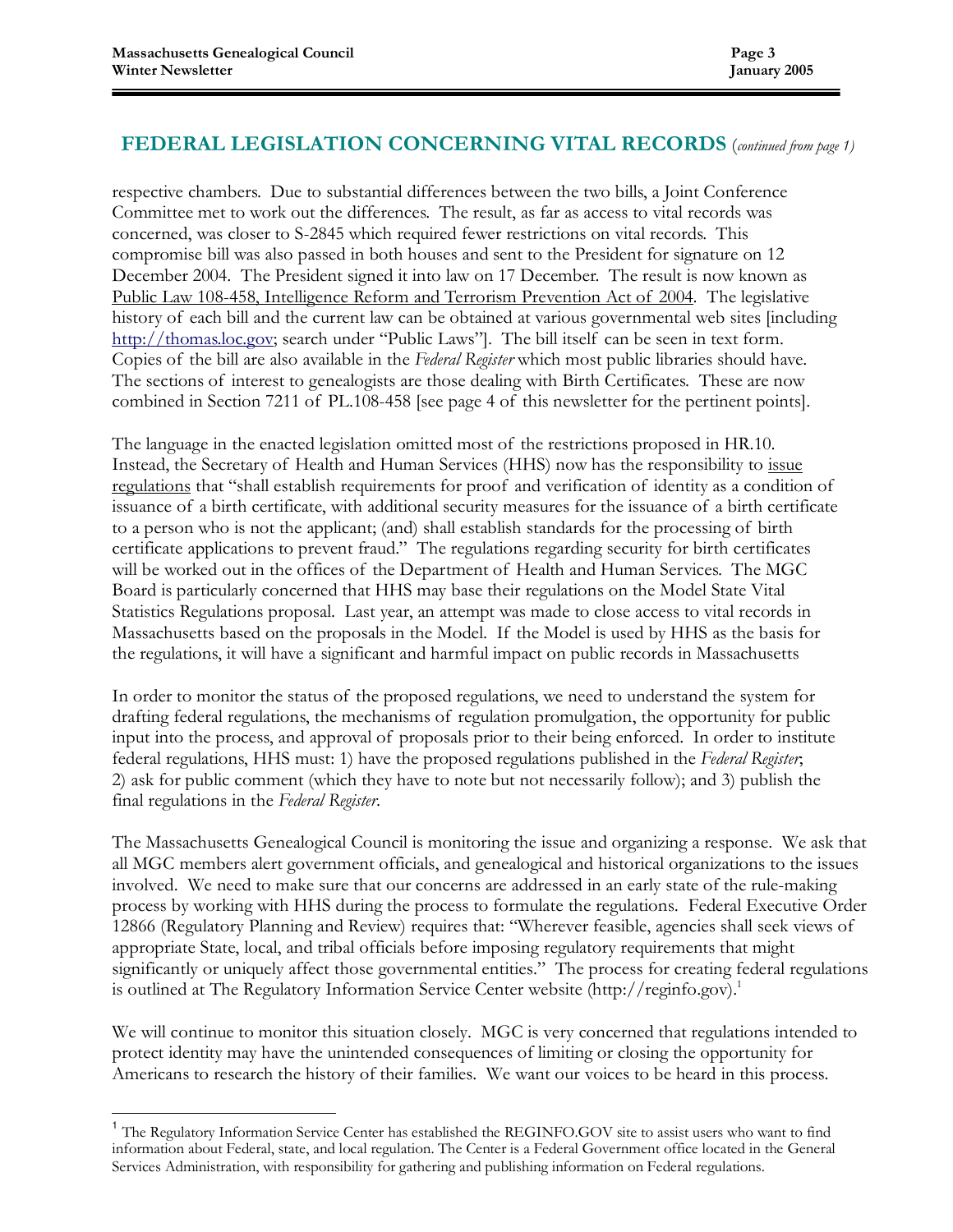# "S.2845.ENR INTELLIGENCE REFORM AND TERRORISM PREVENTION ACT OF 2004"

### (ENROLLED AS AGREED TO OR PASSED BY BOTH HOUSE AND SENATE)

[Editor's Note: these are the principal points of interest. For the full text, go to http://thomas.loc.gov]

#### SEC. 7211. Minimum Standards for Birth Certificates

- Beginning 2 years after the promulgation of minimum standards…, no Federal agency may accept a birth certificate for any official purpose unless the certificate conforms to such standards.
- Each State shall certify to the Secretary of Health and Human Services that the State is in compliance with the requirements of this section.
- Certifications … shall be made at such intervals and in such a manner as the Secretary of Health and Human Services, with the concurrence of the Secretary of Homeland Security and the Commissioner of Social Security, may prescribe by regulation…Each State shall ensure that units of local government and other authorized custodians of records in the State comply with this section.
- Not later than 1 year after the date of enactment of this Act, the Secretary of Health and Human Services shall by regulation establish minimum standards for birth certificates for use by Federal agencies for official purposes that—
	- (A) at a minimum, shall require certification of the birth certificate by the State or local government custodian of record that issued the certificate, and shall require the use of safety paper or an alternative, equally secure medium, the seal of the issuing custodian of record, and other features designed to prevent tampering, counterfeiting, or otherwise duplicating the birth certificate for fraudulent purposes;
	- (B) shall establish requirements for proof and verification of identity as a condition of issuance of a birth certificate, with additional security measures for the issuance of a birth certificate for a person who is not the applicant;
	- (C) shall establish standards for the processing of birth certificate applications to prevent fraud;
	- (D) may not require a single design to which birth certificates issued by all States must conform; and
	- (E) shall accommodate the differences between the States in the manner and form in which birth records are stored and birth certificates are produced from such records.
- In promulgating the standards required ... the Secretary of Health and Human Services shall consult with—
	- (A) the Secretary of Homeland Security;
	- (B) the Commissioner of Social Security;
	- (C) State vital statistics offices; and
	- (D) other appropriate Federal agencies.
- The Secretary of Health and Human Services, in coordination with the Commissioner of Social Security and other appropriate Federal agencies, shall award grants to States, under criteria established by the Secretary, to assist States in—
	- (i) computerizing their birth and death records;
	- (ii) developing the capability to match birth and death records within each State and among the States; and
	- (iii) noting the fact of death on the birth certificates of deceased persons.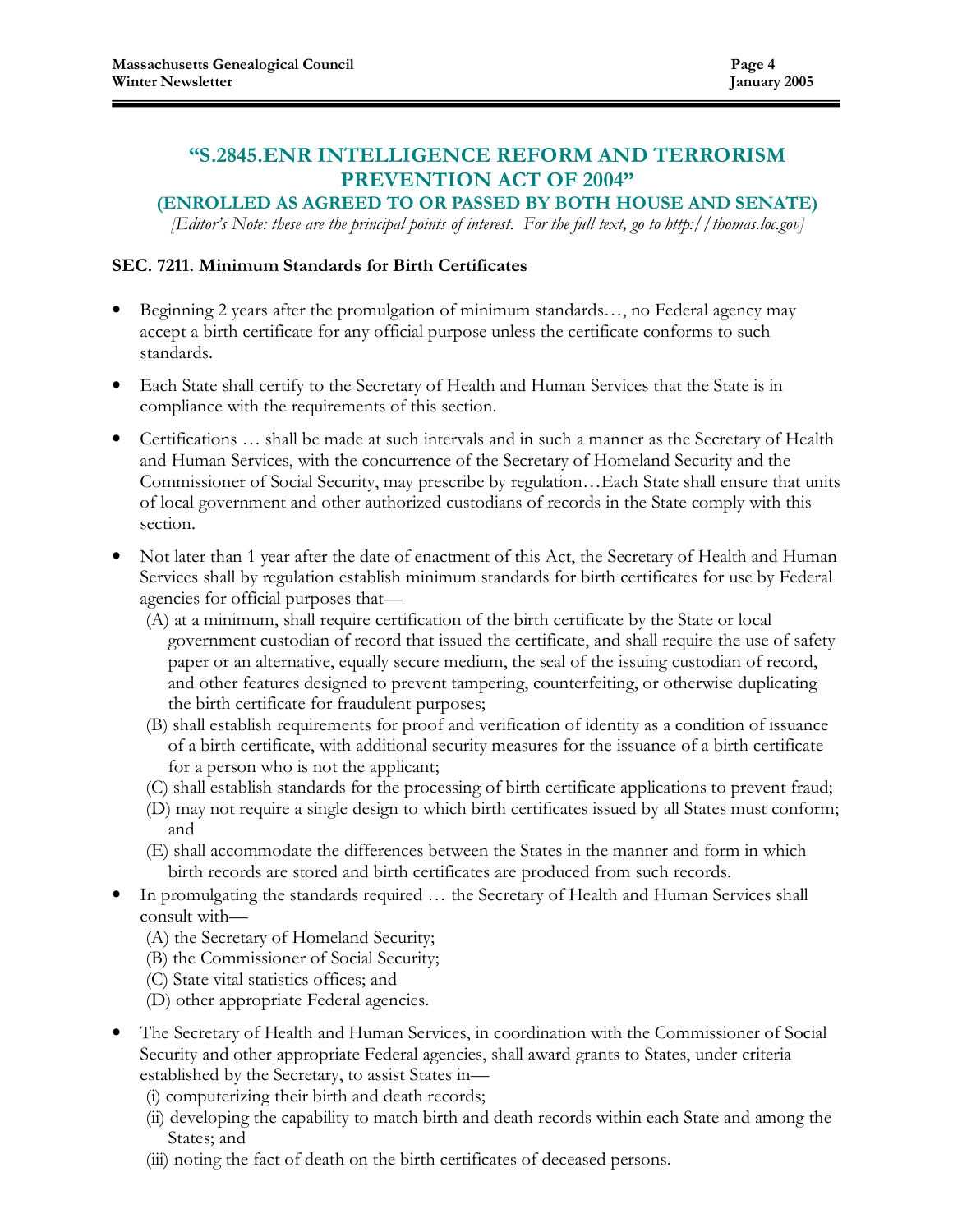# H.R. 10: 9/11 RECOMMENDATIONS IMPLEMENTATION ACT

## This is the original version that was passed by the House.

[Editor's Note: these are the principal points of interest. For the full text, go to http://thomas.loc.gov]

## CHAPTER 2--IMPROVED SECURITY FOR BIRTH CERTIFICATES

- To meet the requirements of this section, a State shall require and verify the following information from the requestor before issuing an authenticated copy of a birth certificate:
	- (A) The name on the birth certificate.
	- (B) The date and location of the birth.
	- (C) The mother's maiden name.
	- (D) Substantial proof of the requestor's identity.
- To meet the requirements of this section, in the case of a request by a person who is not named on the birth certificate, a State must require the presentation of legal authorization to request the birth certificate before issuance.
- To meet the requirements of this section, a State shall adopt, at a minimum, the following practices in the issuance and administration of birth certificates:
	- (1) Establish and implement minimum building security standards for State and local vital record offices.
	- (2) Restrict public access to birth certificates and information gathered in the issuance process to ensure that access is restricted to entities with which the State has a binding privacy protection agreement.
	- (3) Subject all persons with access to vital records to appropriate security clearance requirements.
	- (4) Establish fraudulent document recognition training programs for appropriate employees engaged in the issuance process.
	- (5) Establish and implement internal operating system standards for paper and for electronic systems.
	- (6) Establish a central database that can provide interoperative data exchange with other States and with Federal agencies, subject to privacy restrictions and confirmation of the authority and identity of the requestor.
	- (7) Ensure that birth and death records are matched in a comprehensive and timely manner, and that all electronic birth records and paper birth certificates of decedents are marked `deceased'.
	- (8) Cooperate with the Secretary in the implementation of electronic verification of vital events under section 3065.
- In carrying out subsection (a), the Secretary shall issue regulations to establish a means by which authorized Federal and State agency users with a single interface will be able to generate an electronic query to any participating vital records jurisdiction throughout the Nation to verify the contents of a paper birth certificate. Pursuant to the regulations, an electronic response from the participating vital records jurisdiction as to whether there is a birth record in their database that matches the paper birth certificate will be returned to the user, along with an indication if the matching birth record has been flagged `deceased'. The regulations shall take effect not later than 5 years after the date of enactment of this Act.
- All authority to issue regulations, certify standards, and issue grants under this chapter shall be carried out by the Secretary, with the concurrence of the Secretary of Health and Human Services and in consultation with State vital statistics offices and appropriate Federal agencies.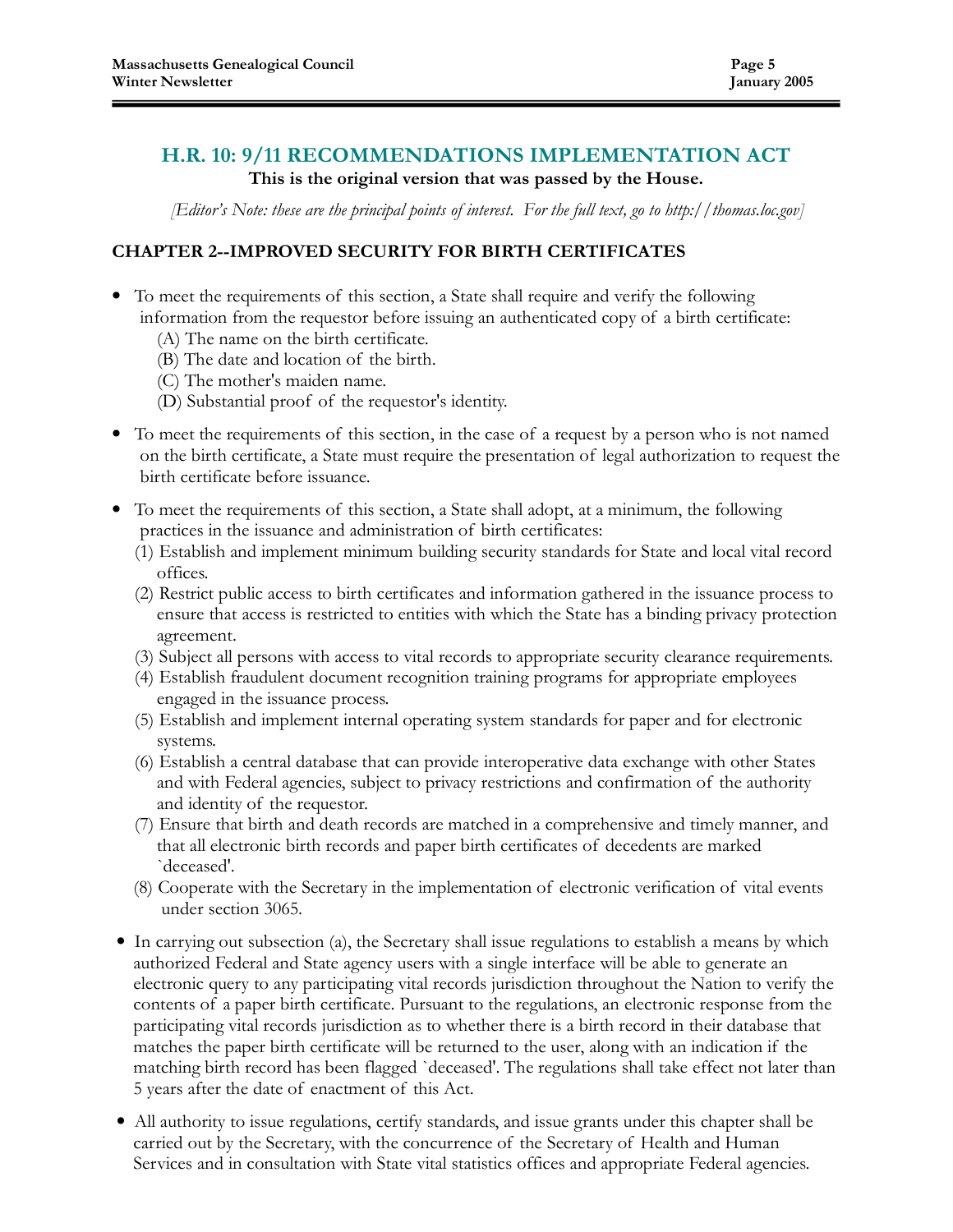# CIVIL RECORDS REPORT

MGC Director of Civil Records, Shirley Barnes, Assistant Director of Civil Records, John S. Gracey, and Director of Ways and Means, Sheila FitzPatrick, prepared legislation on vital records issues to be submitted to the Massachusetts General Court for the 2005 session. The legislation was introduced by Senator Pamela Resor and Representative Stephen LeDuc. The bill is 17 pages long. The bullets listed below cover the principal issues of interest.

# H3744: AN ACT RELATIVE TO BIRTH, MARRIAGE AND DEATH RECORDS

• Transfer of Older Vital Records to the Archives of the Commonwealth: On January 1, 2007, and upon mutual arrangement by the archivist of the commonwealth and the state registrar for an orderly transfer within three years, all records and adjudications of paternity and indices pertaining to births through December 31, 1925, any amendments to births with indices filed prior to December 31, 1925, records and indices of marriages and deaths filed prior to December 31, 1960, and any amendments including indices to marriages and deaths filed prior to December 31, 1960, then in the custody of the state registrar, shall be transferred to the custody of the archives of the commonwealth. Until such time as the physical transfer occurs, these records and indices remaining at the state registry shall be public records. Subsequently, all records, indices, and amendments of births, adjudications of paternity, marriages and deaths shall be transferred from the state registry to the archives on the basis of five-year increments, consistent with chapter 374 acts of 1983, commencing with January 1, 2011…

Public Examination of Records: Custodians, upon receipt of a request, shall allow the public examination of vital records and their indices, and the abstraction of information from vital records and their indices except as excluded below. Indices are not to be excluded from examination…Excluded from such examination and issuance of special certified copies are records and returns of births of abnormal sex, and fetal deaths before a gestational period of at least twenty weeks, regardless of the custodian issuing or allowing such examination.

• Establishment of a Special Vital Records and Statistics Committee: There will be a permanent special vital records and statistics committee to oversee the overall improvement including preservation and automation of the vital records and statistics system in the commonwealth, and shall be established no later than January 1, 2007. Physical preservation of the records shall constitute an integral part of any system-wide improvement plan. The permanent special vital records and statistics committee shall oversee and approve expenditures of any funds to pay for improvement. The committee shall consist of 19 members including the State Registrar who shall serve as chairman and the Archivist of the Commonwealth and the Supervisor of Public Records…The committee shall include two town clerks…; two city clerks…; one member each selected by the New England Historic Genealogical Society, the Massachusetts Genealogical Council, the Massachusetts Historical Society, the Massachusetts Newspaper Publishers Association, the Massachusetts Medical Society, the Massachusetts Hospital Association, the Massachusetts Public Health Association, and the Massachusetts Funeral Directors Association. The commissioner of public health shall appoint four additional members…

**Permanent Facility for Vital Records:** Notwithstanding any provisions of law to the contrary, provisions for town clerks to forward subsequent original records of birth, death and marriage to the state registry shall not commence until the state registry's arrangements for the storage and maintenance of vital records in a state owned building, including the environmental and physical security needs and provisions for access by researchers to the original documents in a state owned building, meets the requirements of the Supervisor of Public Records relating to storage and maintenance of permanent public records and has been approved by the Supervisor of Public Records.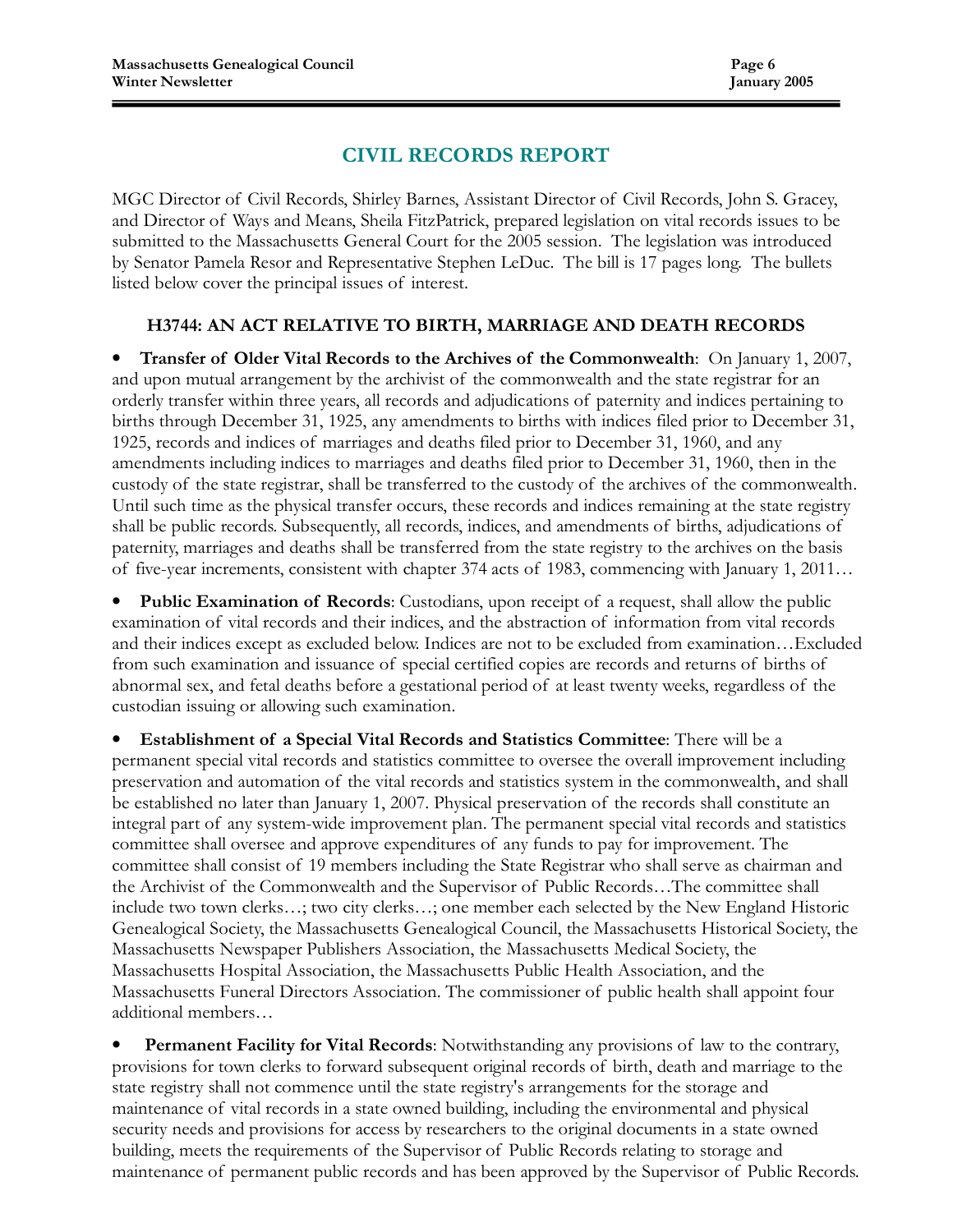Editor's Note: Identify Theft is the primary reason given for closing access to vital records to genealogists. As this article shows, ordinary access to vital records by individuals is not the source of this kind of crime.

### HUDSON COUNTY, NEW JERSEY: FEDS SHUT DOWN PASSPORT AND BIRTH RECORD SERVICES

Al Sullivan, Reporter senior staff writer 08/08/2004, ©The Hudson Reporter 2004 [From the Newsletter Editor: this article has been edited for space reasons only.]

 For the second time in less than a year, Hudson County's [NJ] office of vital statistics was closed as part of an investigation dealing with sale or theft of identification. Early on August 3, telephone messages issued to various public officials alerted them that the Hudson County office issuing passports and birth certificates had been closed by the U.S. State Department at the end of the business day on Aug. 2, pending an investigation. "Its closure is indefinite," the message said. "Additionally, no passport acceptance agency will recognize a Hudson County-issued birth record as proof of U.S. Citizenship. Birth records must be requested from the state office of vital statistics. No further comments, due to an ongoing investigation."

Richard Boucher, spokesperson for the State Department, confirmed the closing of the office in a telephone interview, saying that the Department of State has stopped accepting passport applications processed by the Hudson County Clerk's Office, as well as birth certificates issued by the county as proof of citizenship. He said that this was pending the outcome of an ongoing corruption investigation involving the sale of documents. He declined to comment whether this also may be related to a terrorism investigation.

In February, federal agents removed records from the Hudson County office dating back to 1902 as part of a Homeland Security investigation and a probe into a phony passport racket. In 2003, the state attorney general's office indicted 16 people, many residents of

Hudson and Passaic counties in conjunction with supplying false information in order to obtain valid U.S. passports. They were accused of using fictitious names or presenting false documents including birth certificates, Social Security cards, New Jersey Motor Vehicle documents and other government documents. Most of those who included residents from Jersey City, Union City, and other parts of the state, plead guilty and were either deported or sentenced to jail.

Richard Pike, a spokesperson for the U.S. State Department, said the details behind the Aug. 2 closing could not be revealed in detail, partly because of the continued investigation. But he said the State Department is concerned about the accuracy of information used in obtaining the documents. "We cannot rely on the accuracy of the information on the applications that have been submitted to that office," he said. "The Department of State closed this acceptance facility to maintain security of the passport application process. We've also stopped accepting county records as evidence of U.S. citizenship until the investigation is concluded. The investigations developed facts indicating that we cannot rely on the accuracy of information on passport applications that were processed by the County Clerk's office." Although widely reported that the action was not terror-related, other sources said the sale of phony identifications could aid terrorists, as well as people seeking to live or work illegally in the United States. One source inside the U.S. State Department said, "We're giving you two and two. It is up to you to make it add up to four."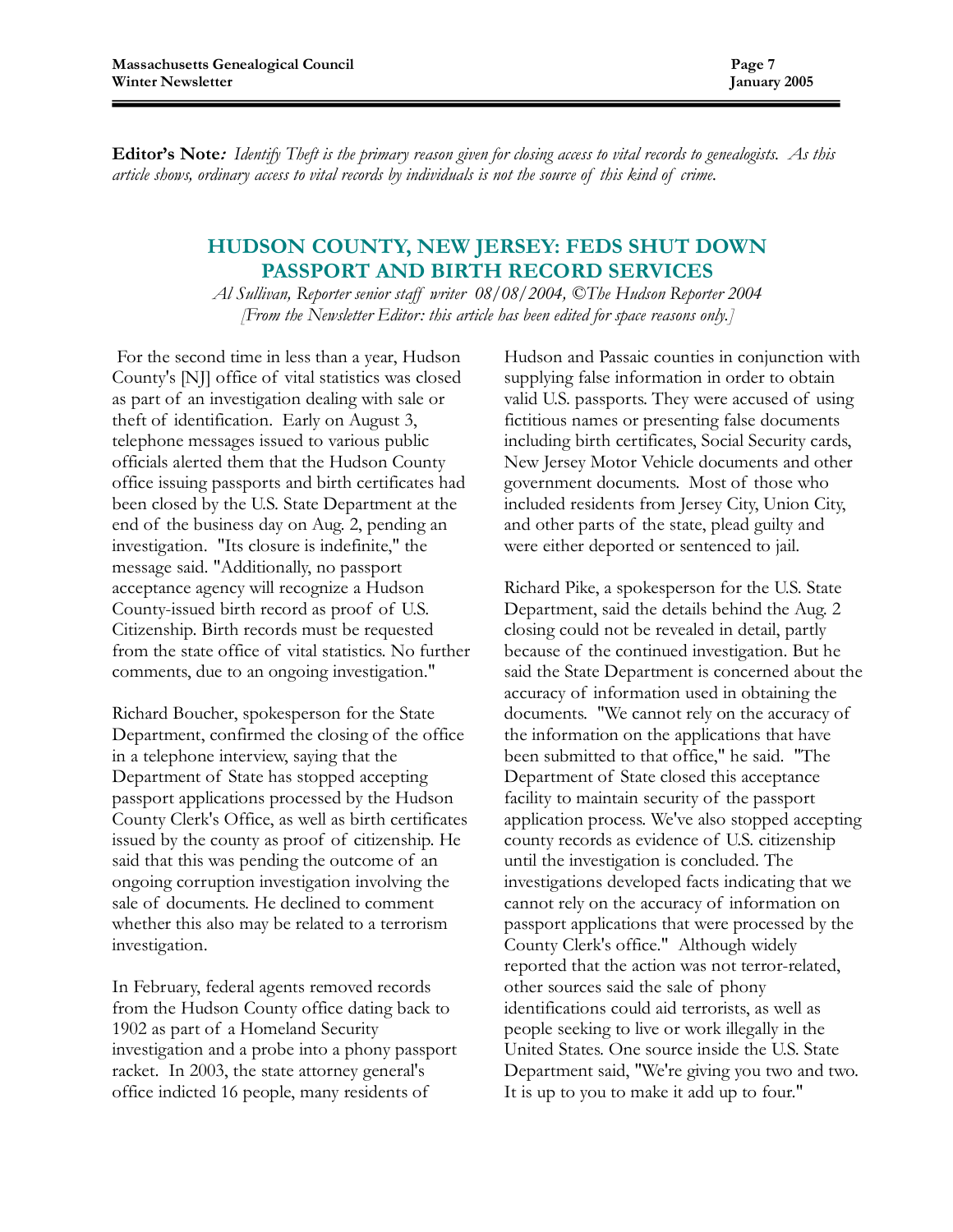# IS THERE PRIVACY AFTER DEATH?

By Robert Gellman, Special to GCN [Government Computer News] 08/02/04; Vol. 23 No. 21 Robert Gellman is a Washington privacy and information policy consultant. E-mail him at rgellman@netacc.net.

In March, the Supreme Court decided a Freedom of Information Act case involving photos of Vince Foster, a Clinton White House aide who committed suicide. The principal issue was whether relatives of deceased individuals have a protectable privacy interest. Foster is dead, so his privacy interest was not at stake. Generally under the FOIA, dead people have no protectable privacy interest. But the court did not totally exclude the possibility that a dead individual might have a privacy interest.

Privacy for the dead has a recent precedent. The Health Insurance Portability and Accountability Act provides that the right of privacy in health information lasts beyond death until the end of the universe. That's more than a bit silly. The court held that the FOIA recognizes surviving family members' right to personal privacy with respect to images of a close relative's death scene. This isn't entirely new ground for the FOIA.

A living individual can disclose personal information that would embarrass family members, and the family cannot assert a right of privacy to stop it. Somehow, however, at the instant of death, the family acquires a right of privacy that didn't exist before. I don't buy it. What will the courts do when surviving relatives start suing each other over disclosures about the recently departed? It won't be pretty.

Nevertheless, the result is understandable. The justices may have looked at this case and considered their own circumstances. Change a few facts, and photos of dead justices could be at issue.

Admirably, the court tried to narrow the decision to a surviving family's interest in death scene photos. Even better were statements confirming important FOIA features:

- Citizens generally should not be required to explain why they seek information.
- Requesters need no preconceived idea of the uses the data might serve.
- Information can be used as requesters choose.
- Disclosure does not depend on the identity of the requester.

The restatement of these principles by the court is valuable. The ruling on privacy rights of surviving relatives may be narrow enough to be mostly irrelevant. The part of the opinion that weighed the public interest against those privacy rights might not make a lot of sense, but it is so limited as to be generally harmless. I hope.

Overall, the court didn't do much damage to the FOIA, and it reconfirmed some basic FOIA doctrine. It could have been much worse. We will have to see how agencies expand the ruling. It's already an issue with photos of coffins returning from Iraq.

The Foster ruling may not make that much sense, but I would be happier to see courts go out of their way to support privacy for the records of everyday life, not oddball photos of dead celebrities and political figures.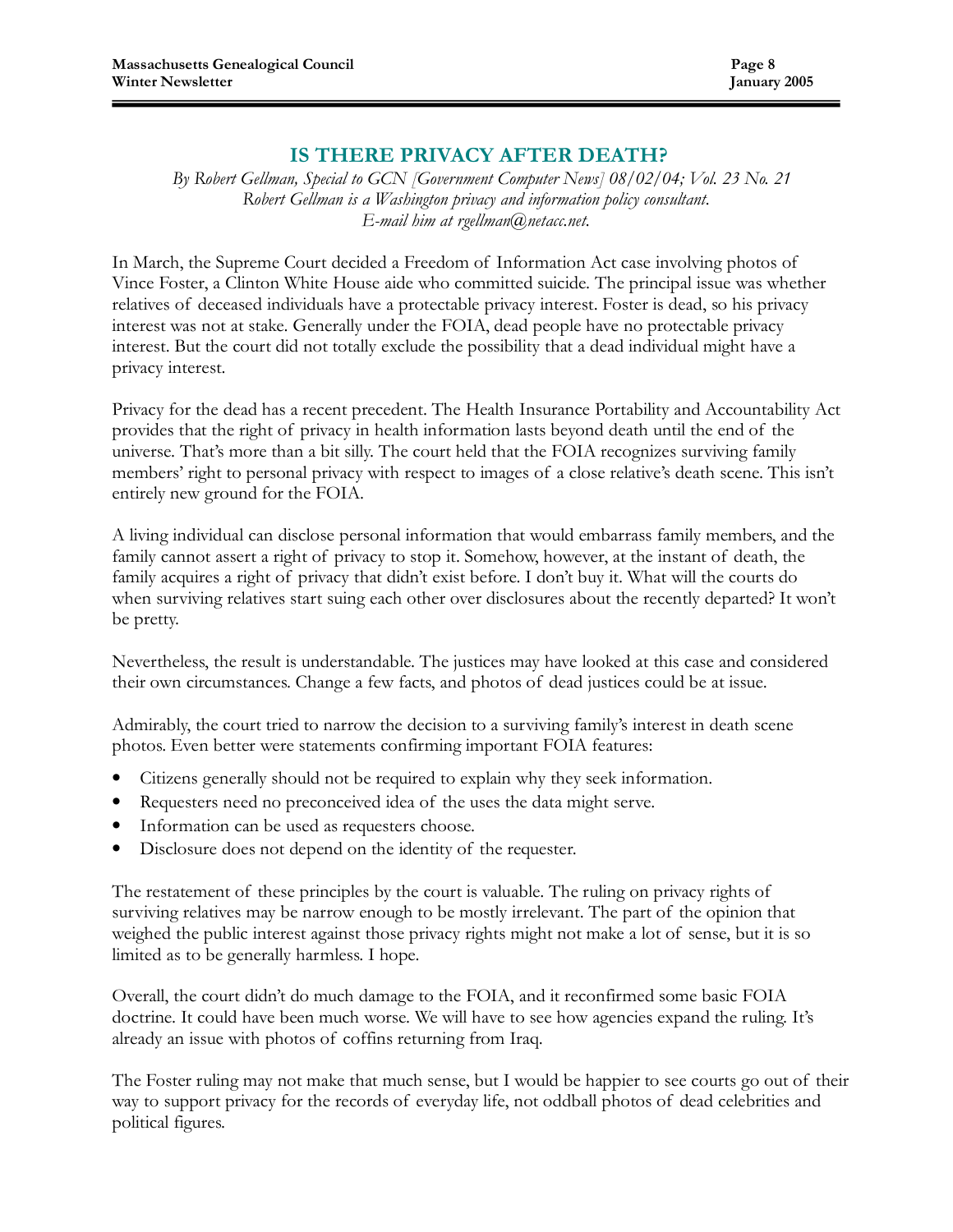# EDUCATIONAL OPPORTUNITIES

#### New England Regional Genealogical Conference

DATES: March 31-April 3, 2005 LOCATION: Holiday Inn by the Bay, Portland, Maine COST: \$99 for the full conference (\$125 for registrations received after  $3/1/5$ ); per day rate is \$75 (\$85 after 3/1/5). Meals are extra. HOTEL ACCOMMODATIONS: Holiday Inn (\$114 single or double). Call 1-800-345-5070 and identify the NERGC Special Conference Rate WEBSITE: http://www.NERGC.org

Lecture topics: New England Research, Writing and Publishing, Ethnic Genealogy, Skills and Methodology, Technology, DNA, Libraries and Records, and Beyond Basic Federal Records. Speakers include: Dennis Ahern, Robert Charles Anderson, Tony Burroughs, Sandra MacLean Clunies, Pam Eagleson, Dick Eastman, Sandra Goodwin, Bennett Greenspan, Walter V. Hickey, Cyndi Howells, Harlan Jessup, John Konvalinka, Ann S. Lainhart, Michael Leclerc, Patricia Vigeant Locke, Marcia Melnyk, Elizabeth Shown Mills. David Mishkin, Donna Moughty, Joyce S. Pendery, Laura G. Prescott, Diane Rapaport, George F. Sanborn, Craig Scott, Beau Sharbrough, Helen A. Shaw, , Maureen A. Taylor, Michael Tougias, Helen Schatvet Ullmann, Ruth Quigley Wellner and many others.

#### The National Institute on Genealogical Research (NIGR)

**[Editor's Note:** NIGR is a week-long intensive course in federal records. It is highly recommended. Several of the MGC Board members have attended. It usually fills up very quickly. Check out the website. If you are interested, get your name on the mailing list. If you want to go, you should send in your registration as soon as they are available.]

DATES: 10-16 July 2005

LOCATION: National Archives in Washington D.C.

COST: Tuition is \$350 for applications postmarked by 15 May, or \$400 thereafter. Scholarships are available.

HOTEL ACCOMMODAATIONS: Information to be provided. WEBSITE: http://www.rootsweb.com/~natgenin

DESCRIPTION: The institute is an intensive program offering on-site examination of federal records. Designed for experienced researchers, it is not an introduction to genealogy. The 2005 program will focus on immigration, military, land, cartographic, passport, African American, and Native American records, and more. One day at the National Archives site in College Park, Maryland, and optional evening sessions at the Library of Congress and the DAR library are included.

Enrollment is limited, and the class fills very quickly. Application brochures will be mailed in February 2005. To add your name to the institute<sup>1</sup>s mail list, and to get additional information about the program, see the Web site. You may also request that your name be added to the mail list by sending an e-mail to NatInsGen@juno.com, or write to NIGR, P.O. Box 724, Lanham, MD 20703-0724.

NIGR has been an independent, non-profit corporation and leader in genealogical education since 1989. Trustees consists of representatives of the American Society of Genealogists, Association of Professional Genealogists, Board for Certification of Genealogists, Federation of Genealogical Societies, National Genealogical Society, and the institute's alumni association. The National Archives, a non-voting member, provides strong support.